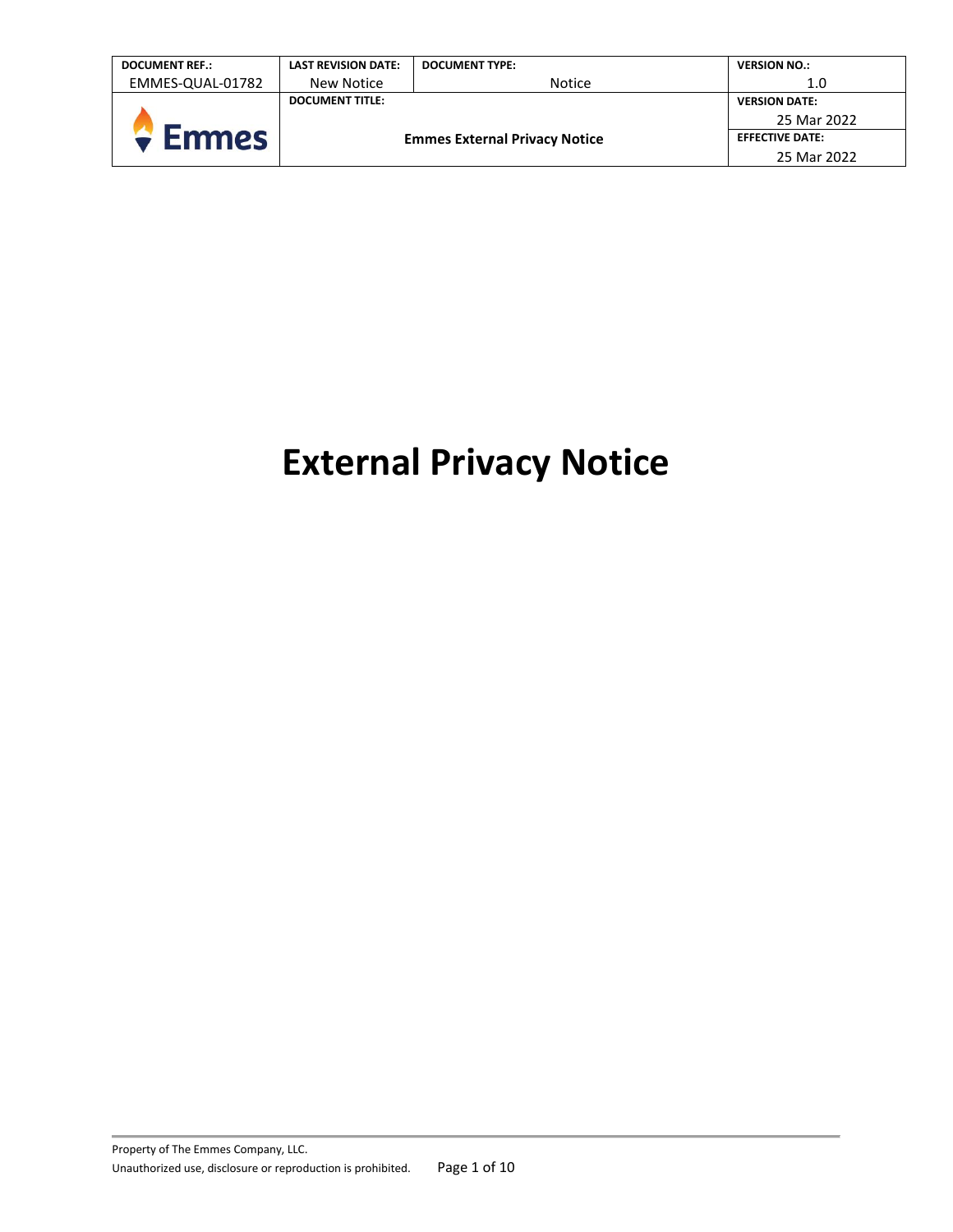| <b>DOCUMENT REF.:</b> | <b>LAST REVISION DATE:</b>           | <b>DOCUMENT TYPE:</b> | <b>VERSION NO.:</b>    |
|-----------------------|--------------------------------------|-----------------------|------------------------|
| EMMES-QUAL-01782      | New Notice                           | <b>Notice</b>         | 1.0                    |
|                       | <b>DOCUMENT TITLE:</b>               |                       | <b>VERSION DATE:</b>   |
|                       | <b>Emmes External Privacy Notice</b> |                       | 25 Mar 2022            |
| <b>Emmes</b>          |                                      |                       | <b>EFFECTIVE DATE:</b> |
|                       |                                      |                       | 25 Mar 2022            |

## Contents

| $\mathbf 1$ . |                                                                          |
|---------------|--------------------------------------------------------------------------|
| 2.            |                                                                          |
| 3.            |                                                                          |
| 3.1.          |                                                                          |
| 3.2.          |                                                                          |
| 3.3.          |                                                                          |
| 4.            | WHAT DATA DO WE PROCESS, HOW DO WE COLLECT IT, AND WHY DO WE NEED IT?  4 |
| 4.1.          |                                                                          |
| 4.2.          |                                                                          |
| 4.3.          |                                                                          |
| 4.4.          |                                                                          |
| 4.5.          |                                                                          |
| 4.6.          |                                                                          |
| 5.            |                                                                          |
| 6.            |                                                                          |
| 7.            |                                                                          |
| 8.            | THIRD PARTIES INVOLVED IN PROCESSING PERSONAL INFORMATION  9             |
| 9.            |                                                                          |
| 10.           |                                                                          |
| 11.           |                                                                          |
| 12.           |                                                                          |
| 13.           |                                                                          |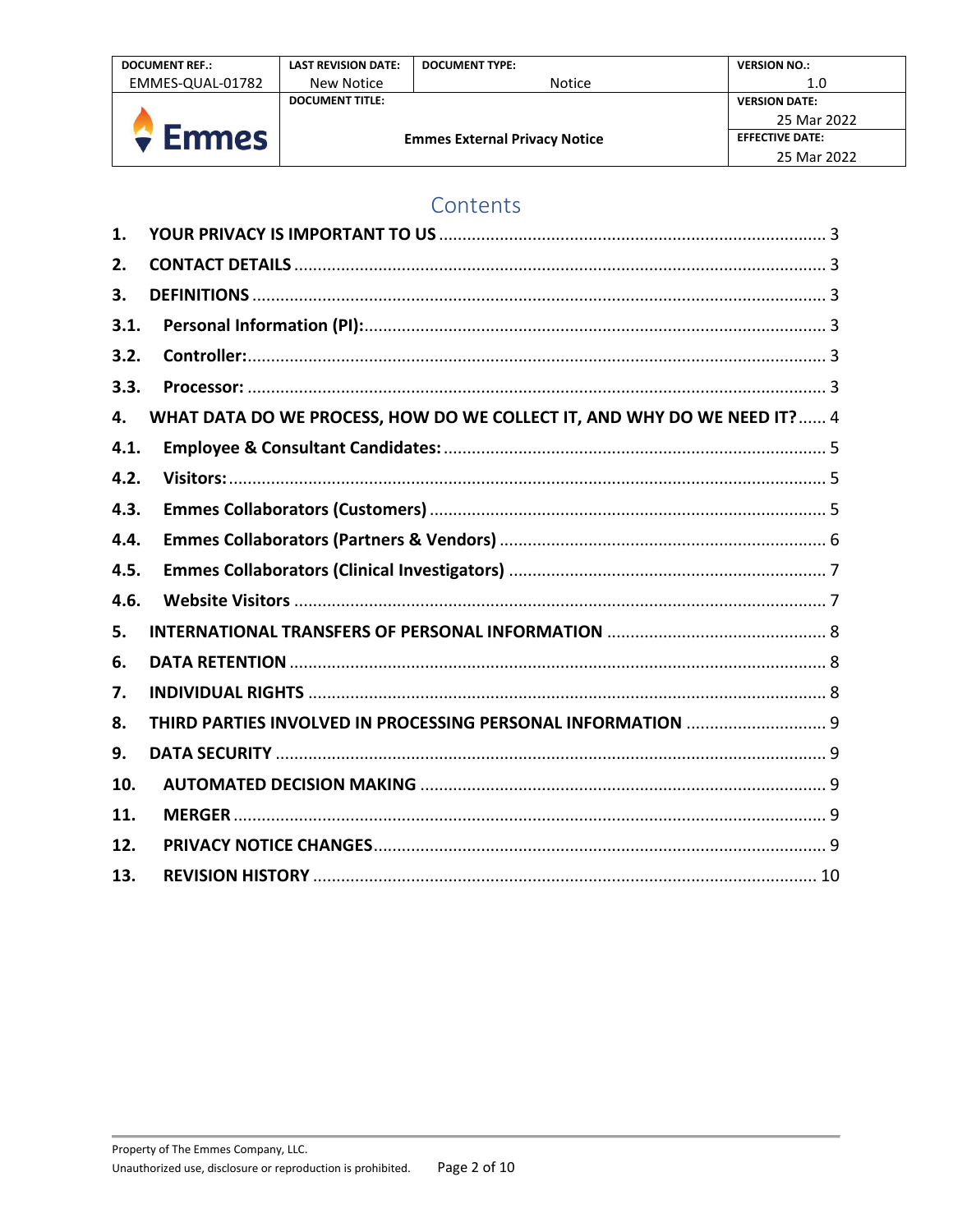| <b>DOCUMENT REF.:</b> | <b>LAST REVISION DATE:</b>           | <b>DOCUMENT TYPE:</b> | <b>VERSION NO.:</b>    |
|-----------------------|--------------------------------------|-----------------------|------------------------|
| EMMES-QUAL-01782      | New Notice                           | <b>Notice</b>         | 1.0                    |
|                       | <b>DOCUMENT TITLE:</b>               |                       | <b>VERSION DATE:</b>   |
|                       | <b>Emmes External Privacy Notice</b> |                       | 25 Mar 2022            |
| <b>Emmes</b>          |                                      |                       | <b>EFFECTIVE DATE:</b> |
|                       |                                      |                       | 25 Mar 2022            |

## <span id="page-2-0"></span>**1. YOUR PRIVACY IS IMPORTANT TO US**

Emmes is committed to respecting the privacy of all individuals. This privacy notice explains our information practices and the choices you have about the way your personal information (PI) is collected, used, and protected. Any questions or concerns can be directed to the email address listed in Section 2.

This notice applies to Emmes and all affiliated entities, and for all purposes discussed herein (where Emmes is the Data Controller).

## <span id="page-2-1"></span>**2. CONTACT DETAILS**

Communications, questions, or concerns about this privacy notice should be addressed to Emmes' Data Protection Officer at DPO@emmes.com. The Data Controller – Emmes, and its affiliates – are headquartered at 401 North Washington Street, Suite 700, Rockville, Maryland 20850.

You have the right to lodge a complaint with your local data protection authority if you have concerns about how we are processing your personal information. However, if you feel any of your rights related to the collection or use of your personal data have been violated, we ask that you please contact us using the contact information provided. We will investigate and attempt to resolve reasonable complaints and disputes.

## <span id="page-2-2"></span>**3. DEFINITIONS**

The following definitions apply to terms used throughout this notice:

## <span id="page-2-3"></span>**3.1. Personal Information (PI):**

Any information relating to an identified or identifiable natural person ('data subject'); an identifiable natural person is one who can be identified, directly or indirectly, in particular by reference to an identifier such as a name, an identification number, location data, an online identifier or to one or more factors specific to the physical, physiological, genetic, mental, economic, cultural or social identity of that natural person.

## <span id="page-2-4"></span>**3.2. Controller:**

The natural or legal person, public authority, agency or other body which, alone or jointly with others, determines the purposes and means of the processing of personal data. Where the purposes and means of such processing are determined by Union or Member State law, the controller or the specific criteria for its nomination may be provided for by Union or Member State law.

## <span id="page-2-5"></span>**3.3. Processor:**

A natural or legal person, public authority, agency or other body which processes personal data on behalf of the controller.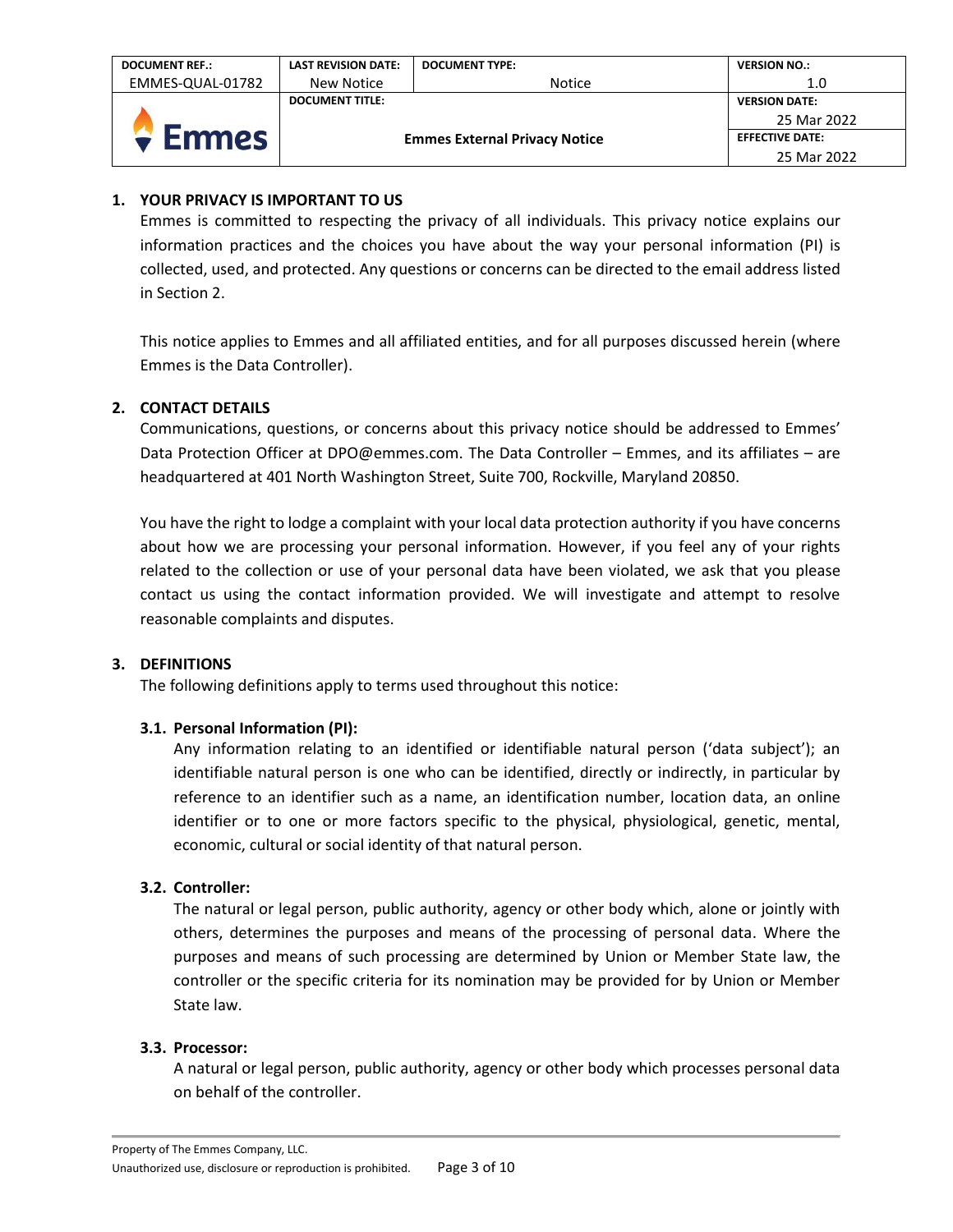| <b>DOCUMENT REF.:</b>  | <b>LAST REVISION DATE:</b>           | <b>DOCUMENT TYPE:</b> | <b>VERSION NO.:</b>    |
|------------------------|--------------------------------------|-----------------------|------------------------|
| EMMES-QUAL-01782       | New Notice                           | <b>Notice</b>         | 1.0                    |
| <b>DOCUMENT TITLE:</b> |                                      |                       | <b>VERSION DATE:</b>   |
|                        | <b>Emmes External Privacy Notice</b> |                       | 25 Mar 2022            |
| $\bullet$ Emmes        |                                      |                       | <b>EFFECTIVE DATE:</b> |
|                        |                                      |                       | 25 Mar 2022            |

## <span id="page-3-0"></span>**4. WHAT DATA DO WE PROCESS, HOW DO WE COLLECT IT, AND WHY DO WE NEED IT?**

The type of data we process, how we collect it, and our uses for it vary depending on your relationship to our company.

This privacy notice is intended for you if you:

- Are seeking full-time or contract employment opportunities with Emmes (Employee & Consultant Candidates).
- Visit our facilities (Visitors)
- Collaborate with Emmes as a current or prospective customer, business partner, vendor, or clinical investigator (collaborators).
- Visit our websites for any reason (website visitors).

The tables below identify, among other things, different categories of personal data processed for various purposes. Those categories refer to examples such as but not limited to the following:

| 'General' Personal<br><b>Data Categories</b> | <b>Examples</b>                                                      |
|----------------------------------------------|----------------------------------------------------------------------|
| Affiliations – General                       | Membership in clubs, professional associations, other organizations. |
| <b>Behaviors</b>                             | Web browsing, Habits, Job Performance, etc.                          |
| Career/Professional                          | Employment history, roles, education, resume, etc.                   |
| <b>Communications Received</b>               | Correspondence between you and Emmes personnel.                      |
| Demographic                                  | Age, gender, date of birth, language(s) spoken, nationality, etc.    |
| Device Info                                  | Computer address, browser identifiers, etc.                          |
| Family                                       | Marital status, children, relatives, etc.                            |
| <b>General Identifiers</b>                   | Name, email, phone number, address, username, etc.                   |
| Geolocation - Approximate                    | Neighborhood, City, State, Country, etc.                             |
| Life History                                 | Milestones, Military/other service, activity participation, etc.     |
| Participation                                | Programs, meetings, schedules, calendars, etc.                       |
| Social Network                               | Acquaintances or friends, social media content, etc.                 |
| <b>Transactions</b>                          | Purchases, Expense Reports, Travel expenses, etc.                    |

| 'Sensitive/Special'             | <b>Examples</b>                                            |  |
|---------------------------------|------------------------------------------------------------|--|
| <b>Personal Data Categories</b> |                                                            |  |
| Criminal                        | Criminal records, background checks, etc.                  |  |
| <b>Finances</b>                 | Income, loans/debts, investments, taxes, savings, etc.     |  |
| Geolocation - Precise           | Within one mile - derived from a device.                   |  |
| Government Identifiers          | State/Federal ID, Government ID#, Passport, Tax ID #, etc. |  |
| Race or Ethnicity               | Racial, ethnic, or cultural identification.                |  |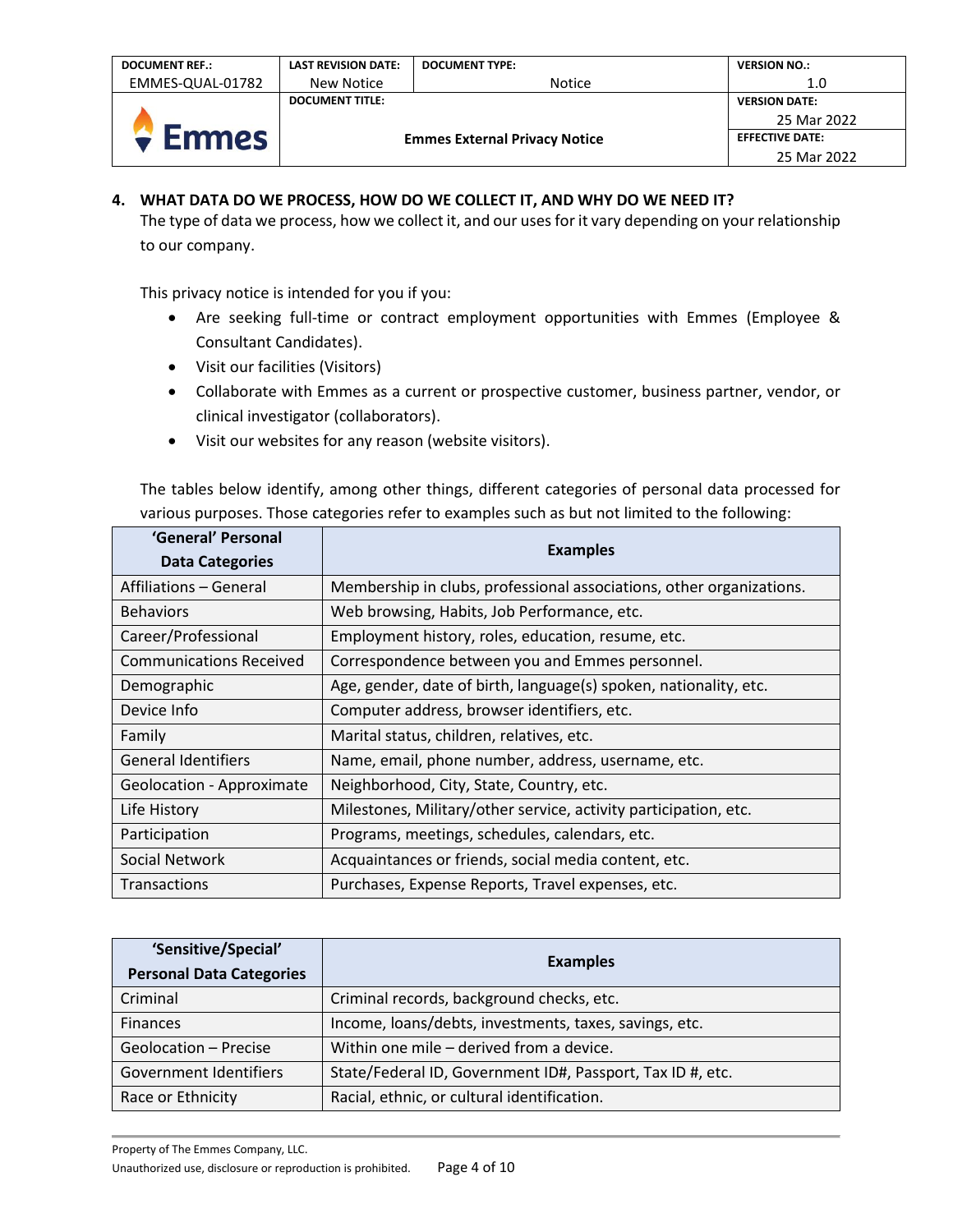| <b>DOCUMENT REF.:</b> | <b>LAST REVISION DATE:</b>           | <b>DOCUMENT TYPE:</b> | <b>VERSION NO.:</b>    |
|-----------------------|--------------------------------------|-----------------------|------------------------|
| EMMES-QUAL-01782      | New Notice                           | <b>Notice</b>         | 1.0                    |
|                       | <b>DOCUMENT TITLE:</b>               |                       | <b>VERSION DATE:</b>   |
| $\bullet$ Emmes       | <b>Emmes External Privacy Notice</b> |                       | 25 Mar 2022            |
|                       |                                      |                       | <b>EFFECTIVE DATE:</b> |
|                       |                                      |                       |                        |

| <b>Payment Cards</b> | PAN, CVV #, etc.                          |
|----------------------|-------------------------------------------|
| Sex Information      | Sexual orientation, preferences, history. |

## <span id="page-4-0"></span>**4.1. Employee & Consultant Candidates:**

| <b>Purpose for</b><br><b>Processing:</b>                                   | To identify and vet qualified candidates for employment or consulting<br>opportunities with the company. Having considered purpose and necessity,<br>Emmes assesses that the balance favors its processing as it is reasonable to<br>expect that typical data subjects would expect this data to be collected for<br>these purposes. |                                            |  |
|----------------------------------------------------------------------------|--------------------------------------------------------------------------------------------------------------------------------------------------------------------------------------------------------------------------------------------------------------------------------------------------------------------------------------|--------------------------------------------|--|
| <b>Special/Sensitive PI (Categories)</b><br><b>General PI (Categories)</b> |                                                                                                                                                                                                                                                                                                                                      |                                            |  |
| Affiliations - General, Career/Professional,                               |                                                                                                                                                                                                                                                                                                                                      |                                            |  |
|                                                                            | Communications Received, Demographic,                                                                                                                                                                                                                                                                                                | Criminal, Finances, Race or Ethnicity, Sex |  |
| General Identifiers, Geolocation - Approximate,                            |                                                                                                                                                                                                                                                                                                                                      | <b>Information</b>                         |  |
| Life History, Transactions.                                                |                                                                                                                                                                                                                                                                                                                                      |                                            |  |
| <b>Legal Basis:</b>                                                        | Legitimate Interest & Employment, Social Security or Social Protection Law                                                                                                                                                                                                                                                           |                                            |  |
| <b>Data Sources:</b>                                                       | We receive this personal data from you.                                                                                                                                                                                                                                                                                              |                                            |  |
| <b>Third Party</b>                                                         | Background Check Providers, Software Providers (e.g., Applicant Tracking, HR                                                                                                                                                                                                                                                         |                                            |  |
| <b>Recipients</b>                                                          | <b>Information System)</b>                                                                                                                                                                                                                                                                                                           |                                            |  |

## <span id="page-4-1"></span>**4.2. Visitors:**

| <b>Purpose for</b>                                                                           | To manage visitor access to and within company premises for security       |                                          |
|----------------------------------------------------------------------------------------------|----------------------------------------------------------------------------|------------------------------------------|
| <b>Processing:</b>                                                                           | purposes.                                                                  |                                          |
| <b>General PI (Categories)</b>                                                               |                                                                            | <b>Special/Sensitive PI (Categories)</b> |
| Career/Professional, Demographic, Family,<br>General Identifiers, Geolocation - Approximate. |                                                                            | Geolocation - Precise.                   |
| <b>Legal Basis:</b>                                                                          | Legitimate Interest & Employment, Social Security or Social Protection Law |                                          |
| <b>Data Sources:</b>                                                                         | We receive this personal data from you.                                    |                                          |
| <b>Third Party</b><br><b>Recipients</b>                                                      | Software Providers, CCTV provider.                                         |                                          |

## <span id="page-4-2"></span>**4.3. Emmes Collaborators (Customers)**

| <b>Purpose for</b> | (A) To distribute targeted or broad-based marketing messages that promote     |
|--------------------|-------------------------------------------------------------------------------|
| <b>Processing:</b> | company services. Having considered purpose and necessity, Emmes              |
|                    | assesses that the balance favors its processing as it is reasonable to expect |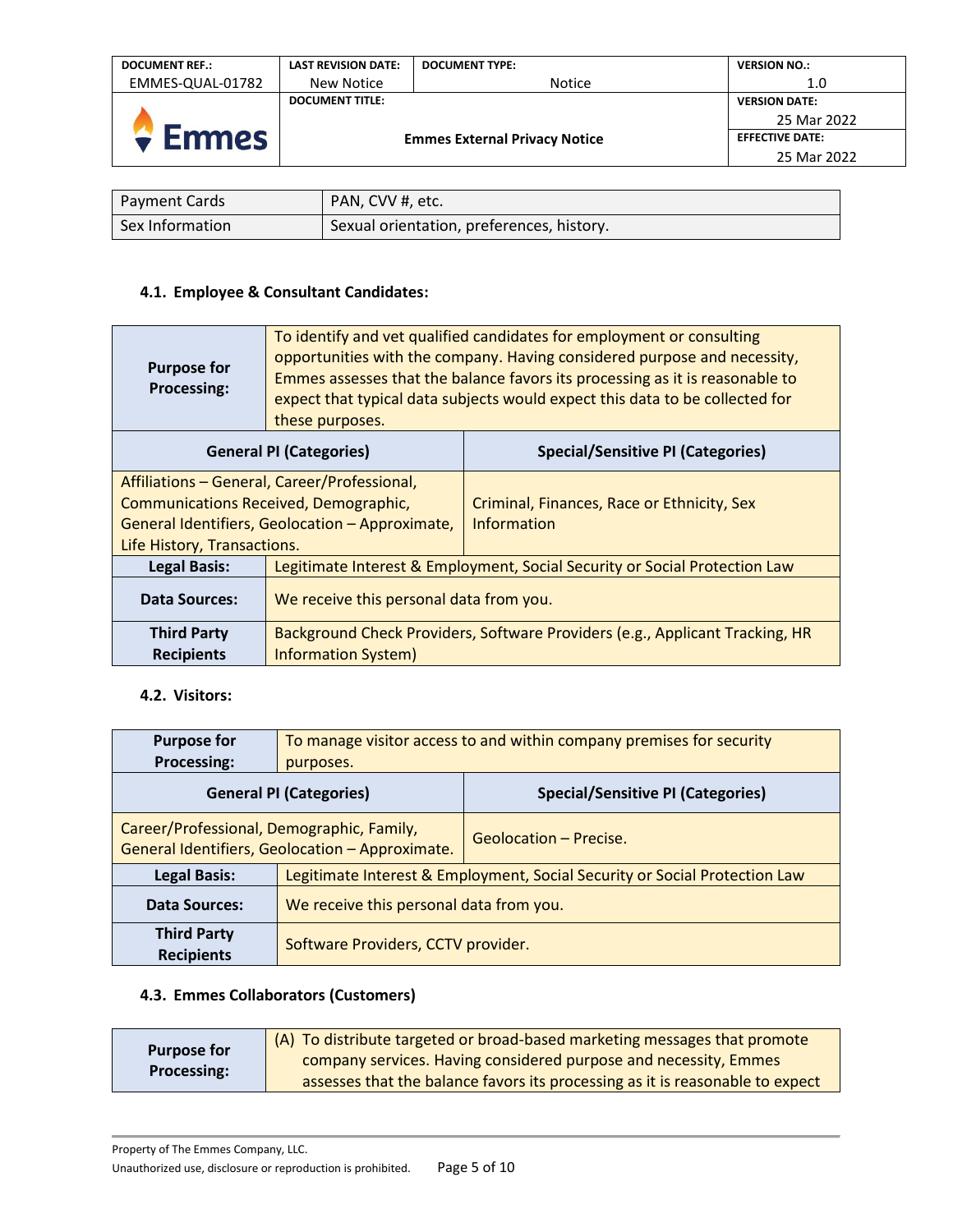| <b>DOCUMENT REF.:</b> | <b>LAST REVISION DATE:</b>           | <b>DOCUMENT TYPE:</b> | <b>VERSION NO.:</b>    |
|-----------------------|--------------------------------------|-----------------------|------------------------|
| EMMES-QUAL-01782      | New Notice                           | <b>Notice</b>         | 1.0                    |
|                       | <b>DOCUMENT TITLE:</b>               |                       | <b>VERSION DATE:</b>   |
|                       | <b>Emmes External Privacy Notice</b> |                       | 25 Mar 2022            |
| <b>Emmes</b>          |                                      |                       | <b>EFFECTIVE DATE:</b> |
|                       |                                      |                       | 25 Mar 2022            |

|                                                                     | purposes.<br>(C) To manage customer contracts.                                                                                                                                                                                                                                                                                                                                                                                                                                                                          | that typical data subjects would expect this data to be collected for these<br>(B) To correspond with individuals or groups on a transactional basis,<br>relationship management, project support or other related purposes.                                                                                 |
|---------------------------------------------------------------------|-------------------------------------------------------------------------------------------------------------------------------------------------------------------------------------------------------------------------------------------------------------------------------------------------------------------------------------------------------------------------------------------------------------------------------------------------------------------------------------------------------------------------|--------------------------------------------------------------------------------------------------------------------------------------------------------------------------------------------------------------------------------------------------------------------------------------------------------------|
|                                                                     | (D) To manage customer invoicing.                                                                                                                                                                                                                                                                                                                                                                                                                                                                                       |                                                                                                                                                                                                                                                                                                              |
|                                                                     | <b>General PI (Categories)</b>                                                                                                                                                                                                                                                                                                                                                                                                                                                                                          | <b>Special/Sensitive PI (Categories)</b>                                                                                                                                                                                                                                                                     |
| Affiliations - General, Behaviors,<br>Social Network, Transactions. | Career/Professional, Communications Received,<br>Demographic, Device Info, General Identifiers,<br>Geolocation - Approximate, Participation,                                                                                                                                                                                                                                                                                                                                                                            | Government Identifiers, Payment Cards.                                                                                                                                                                                                                                                                       |
| <b>Legal Basis:</b>                                                 | (A) Legitimate Interest<br>(B) Legitimate Interest<br>(C) Performance of a Contract<br>(D) Performance of a Contract                                                                                                                                                                                                                                                                                                                                                                                                    |                                                                                                                                                                                                                                                                                                              |
| <b>Data Sources:</b>                                                | (A) We receive this data from you directly, tradeshows, webinars you attend<br>that Emmes is affiliated with, trade publications, referrals, and networking<br>groups.<br>(B) We receive this data directly from you, departments within our<br>organization that also use this data, and third parties affiliated with the way<br>our businesses collaborate (e.g., auditors, government entities, etc.).<br>(C) We receive this data from you directly, vendors, attorneys, and other<br>professional services firms. |                                                                                                                                                                                                                                                                                                              |
| <b>Third Party</b><br><b>Recipients</b>                             | (A) Software Providers<br>from you).                                                                                                                                                                                                                                                                                                                                                                                                                                                                                    | (B) Software Providers, our customers (for referral purposes with permission<br>(C) Third parties that support or otherwise participate in how our businesses<br>collaborate such as suppliers, vendors, auditors and government entities.<br>(D) Vendors, attorneys, and other professional services firms. |

## <span id="page-5-0"></span>**4.4. Emmes Collaborators (Partners & Vendors)**

| <b>Purpose for</b><br><b>Processing:</b> | (B) To manage vendor contracts.<br>(C) To manage accounts payable. | (A) To correspond with representatives of organizations that provide goods,<br>services, or other means of value to the organization. |
|------------------------------------------|--------------------------------------------------------------------|---------------------------------------------------------------------------------------------------------------------------------------|
| <b>General PI (Categories)</b>           |                                                                    | <b>Special/Sensitive PI (Categories)</b>                                                                                              |
|                                          |                                                                    |                                                                                                                                       |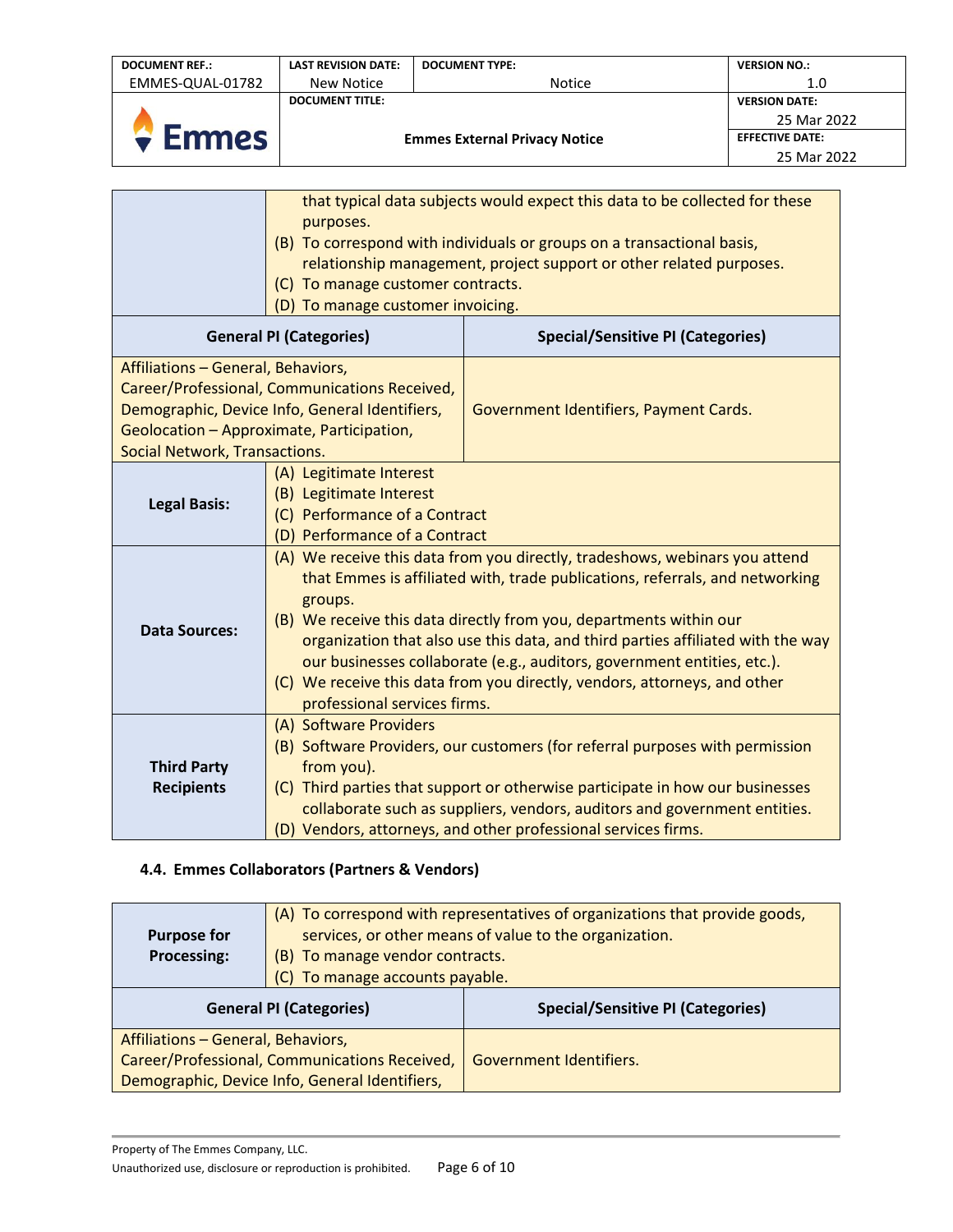| <b>DOCUMENT REF.:</b> | <b>LAST REVISION DATE:</b>           | <b>DOCUMENT TYPE:</b> | <b>VERSION NO.:</b>    |
|-----------------------|--------------------------------------|-----------------------|------------------------|
| EMMES-QUAL-01782      | New Notice                           | <b>Notice</b>         | 1.0                    |
|                       | <b>DOCUMENT TITLE:</b>               |                       | <b>VERSION DATE:</b>   |
|                       |                                      |                       | 25 Mar 2022            |
| <b>Emmes</b>          | <b>Emmes External Privacy Notice</b> |                       | <b>EFFECTIVE DATE:</b> |
|                       |                                      |                       | 25 Mar 2022            |

| Social Network, Transactions.           | Geolocation – Approximate, Participation,                                                                                                                                                                                                                                                                                                                                    |  |
|-----------------------------------------|------------------------------------------------------------------------------------------------------------------------------------------------------------------------------------------------------------------------------------------------------------------------------------------------------------------------------------------------------------------------------|--|
| <b>Legal Basis:</b>                     | <b>Performance of a Contract</b>                                                                                                                                                                                                                                                                                                                                             |  |
| <b>Data Sources:</b>                    | (A) We receive this data from you directly.<br>(B) We receive this data directly from you, departments within our<br>organization that also use this data, and third parties affiliated with the way<br>our businesses collaborate (e.g., auditors, government entities, customers<br>$etc.$ ).<br>(C) We receive this data from you directly, vendors, attorneys, and other |  |
|                                         | professional services firms.                                                                                                                                                                                                                                                                                                                                                 |  |
| <b>Third Party</b><br><b>Recipients</b> | (A) Software Providers.<br>(B) Third parties that support or otherwise participate in how our businesses<br>collaborate such as customers, auditors and government entities.                                                                                                                                                                                                 |  |
|                                         | Vendors, attorneys, and other professional services firms.                                                                                                                                                                                                                                                                                                                   |  |

## <span id="page-6-0"></span>**4.5. Emmes Collaborators (Clinical Investigators)**

| <b>Purpose for</b><br><b>Processing:</b>                                                                                     | (A) To accumulate a database of medical professionals that are interested in<br>serving as Clinical Investigators in future studies.<br>(B) To manage vendor contracts. |                                          |
|------------------------------------------------------------------------------------------------------------------------------|-------------------------------------------------------------------------------------------------------------------------------------------------------------------------|------------------------------------------|
| <b>General PI (Categories)</b>                                                                                               |                                                                                                                                                                         | <b>Special/Sensitive PI (Categories)</b> |
| <b>Affiliations - General, Communications</b><br>Received, General Identifiers, Geolocation -<br>Approximate, Participation. |                                                                                                                                                                         | Not Applicable.                          |
| <b>Legal Basis:</b>                                                                                                          | Consent                                                                                                                                                                 |                                          |
| <b>Data Sources:</b>                                                                                                         | We receive this data from you directly, publications, Global Data,<br>Clinicaltrials.gov, Conferences, Site Networks, social media, and referrals.                      |                                          |
| <b>Third Party</b><br><b>Recipients</b>                                                                                      | <b>Software Providers</b>                                                                                                                                               |                                          |

## <span id="page-6-1"></span>**4.6. Website Visitors**

| <b>Purpose for</b><br>Processing:       | (A) Essential cookies to ensure and improve website functionality. Having<br>considered purpose and necessity, Emmes assesses that the balance favors<br>its processing as it is reasonable to expect that typical data subjects would<br>expect this data to be collected for these purposes.<br>(B) To analyze website user trends. |                                          |
|-----------------------------------------|---------------------------------------------------------------------------------------------------------------------------------------------------------------------------------------------------------------------------------------------------------------------------------------------------------------------------------------|------------------------------------------|
| <b>General PI (Categories)</b>          |                                                                                                                                                                                                                                                                                                                                       | <b>Special/Sensitive PI (Categories)</b> |
| Device Info, Geolocation - Approximate. |                                                                                                                                                                                                                                                                                                                                       | Not Applicable.                          |
| <b>Legal Basis:</b>                     | (A) Legitimate Interest.                                                                                                                                                                                                                                                                                                              |                                          |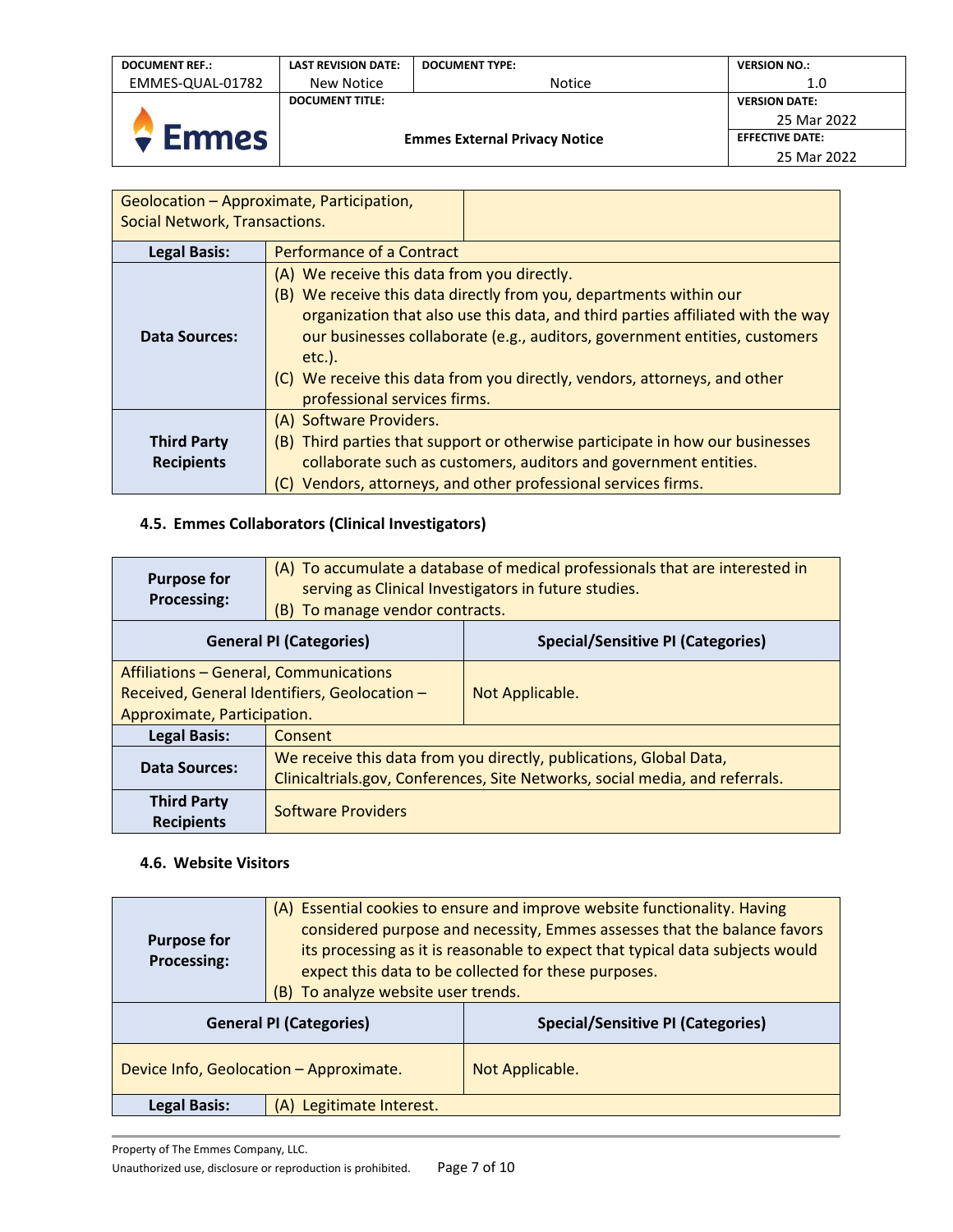| <b>DOCUMENT REF.:</b> | <b>LAST REVISION DATE:</b>           | <b>DOCUMENT TYPE:</b> | <b>VERSION NO.:</b>    |
|-----------------------|--------------------------------------|-----------------------|------------------------|
| EMMES-QUAL-01782      | New Notice                           | <b>Notice</b>         | 1.0                    |
|                       | <b>DOCUMENT TITLE:</b>               |                       | <b>VERSION DATE:</b>   |
|                       | <b>Emmes External Privacy Notice</b> |                       | 25 Mar 2022            |
| <b>Emmes</b>          |                                      |                       | <b>EFFECTIVE DATE:</b> |
|                       |                                      |                       | 25 Mar 2022            |

|                                         | (B) Consent.                                       |
|-----------------------------------------|----------------------------------------------------|
| <b>Data Sources:</b>                    | We receive this data via Google Analytics cookies. |
| <b>Third Party</b><br><b>Recipients</b> | <b>Google Analytics</b>                            |

## <span id="page-7-0"></span>**5. INTERNATIONAL TRANSFERS OF PERSONAL INFORMATION**

When collecting personal information or sharing it with third parties, data may transfer across international borders. That includes information originating from the European Economic Area (EEA) and transfers to third countries outside of that region. Where EU personal data is concerned, Emmes utilizes standard data protection clauses (GDPR 46(2)(c)), other applicable safeguards and laws for the protection of your personal data. Emmes takes steps to ensure the protection of this information by implementing appropriate safeguards relative to the risk and sensitivity of the information processed.

If you have questions regarding the safeguards used to protect your data when it is transferred to countries outside of the EU, please contact us using the contact information at the top of this notice. This may take the form of a copy or a reference to where such information is available.

## <span id="page-7-1"></span>**6. DATA RETENTION**

Emmes will retain PI only for as long as is necessary for the purpose(s) for which it was collected and in accordance with any applicable consent given in relation to such PI and any applicable laws.

Data will be removed upon request by a data subject (when applicable), or the data is no longer needed for the purpose(s) it was collected for.

## <span id="page-7-2"></span>**7. INDIVIDUAL RIGHTS**

Individuals have the following rights in relation to their PI\*. If you wish to exercise any of your rights, please contact us at DPO@emmes.com. Requests are typically addressed within 30 days. Depending on the nature of the request, additional time may be required. Emmes will not discriminate against individuals for exercising their rights under applicable data privacy laws.

| <b>Right to be Informed</b>   | This privacy notice provides the awareness you are entitled to.               |  |
|-------------------------------|-------------------------------------------------------------------------------|--|
| <b>Right of Access</b>        | The right to view what personal data is processed and/or request a copy of    |  |
|                               | this data.                                                                    |  |
| <b>Right to Rectification</b> | The right to have personal data rectified if it is inaccurate or out of date. |  |
| <b>Right to Erasure</b>       | The right to have personal data deleted.                                      |  |
| <b>Right to Restrict</b>      | The right to limit the way we use your personal data.                         |  |
| <b>Processing</b>             |                                                                               |  |
| <b>Right to Data</b>          | The right to have PI transferred to oneself or to another controller, in a    |  |
| <b>Portability</b>            | machine-readable electronic format.                                           |  |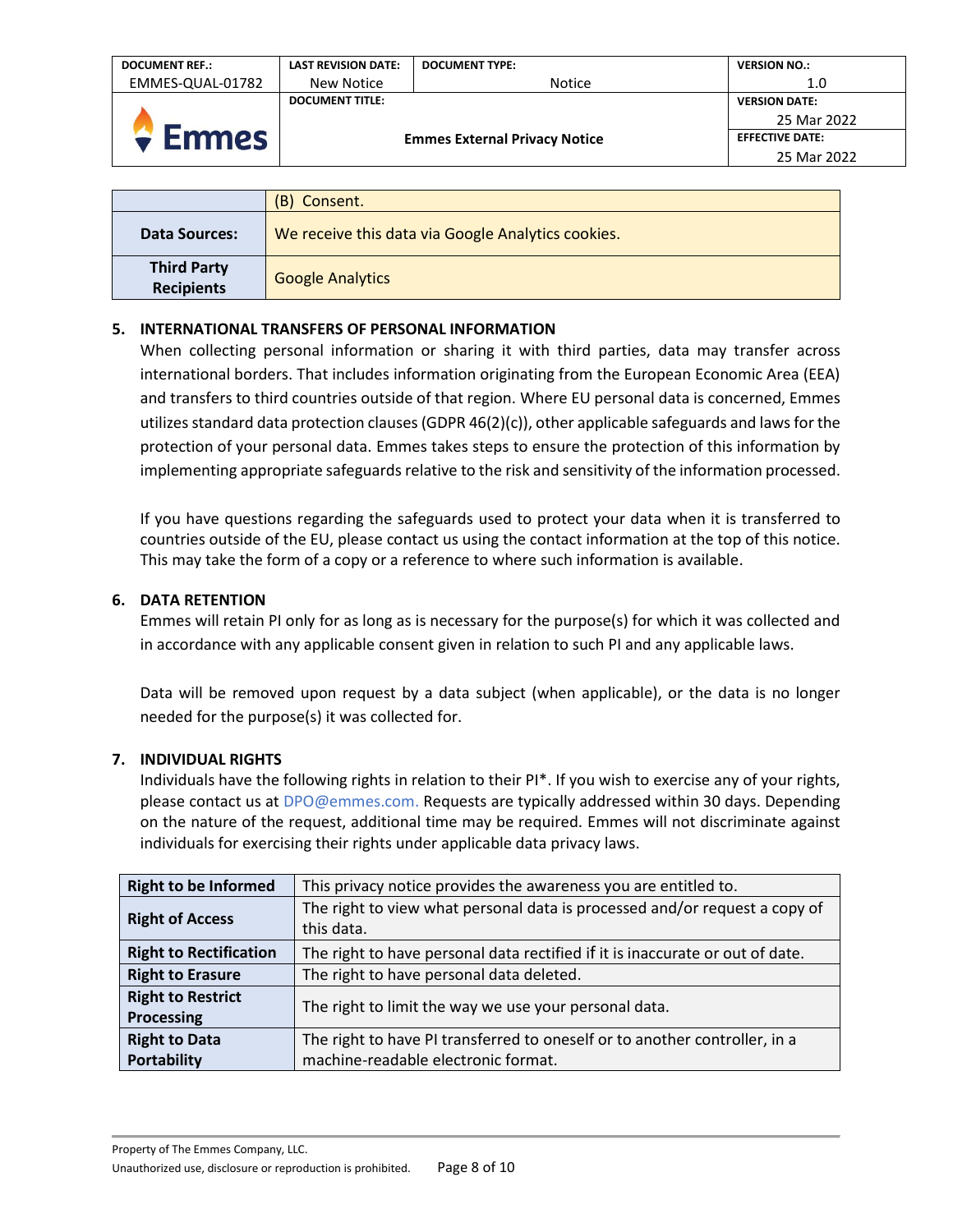| <b>DOCUMENT REF.:</b> | <b>LAST REVISION DATE:</b>           | <b>DOCUMENT TYPE:</b> | <b>VERSION NO.:</b>    |
|-----------------------|--------------------------------------|-----------------------|------------------------|
| EMMES-QUAL-01782      | New Notice                           | <b>Notice</b>         | 1.0                    |
|                       | <b>DOCUMENT TITLE:</b>               |                       | <b>VERSION DATE:</b>   |
|                       | <b>Emmes External Privacy Notice</b> |                       | 25 Mar 2022            |
| $\div$ Emmes          |                                      |                       | <b>EFFECTIVE DATE:</b> |
|                       |                                      |                       | 25 Mar 2022            |

| <b>Right to Object</b>      | The right to request that Emmes stop processing personal data, where<br>processing is intended for direct marketing, or the legal basis is 'public task'<br>or 'legitimate interest'. |
|-----------------------------|---------------------------------------------------------------------------------------------------------------------------------------------------------------------------------------|
| <b>Right in Relation to</b> | The right to object to a decision based on automated processing. Where                                                                                                                |
| <b>Automated Decision</b>   | applicable, a manual review of information will be conducted to reach a                                                                                                               |
| <b>Making</b>               | decision.                                                                                                                                                                             |
| 'Do Not Sell My Data'       | Right to request that Emmes does not "sell" an individual's personal data.                                                                                                            |
| <b>Right to Withdraw</b>    | The right to withdraw previously given consent for processing PI.                                                                                                                     |
| Consent                     |                                                                                                                                                                                       |

\*Not all rights are absolute. Legal basis for processing, the requirement of disproportionate effort, legal obligations, and other factors may impact the applicability of certain rights.

Absent statutory or contractual requirements, data subjects may refuse processing of certain PI. If that occurs, the consequence of such a refusal would likely compromise Emmes' ability to deliver the purpose or functon for which that PI was initially intended.

## <span id="page-8-0"></span>**8. THIRD PARTIES INVOLVED IN PROCESSING PERSONAL INFORMATION**

Emmes may share your PI with third parties that process information in connection with the purposes described in this notice. Any such third parties receiving PI are bound to confidentiality and agree to handle all personal data in accordance with applicable laws. Additionally, Emmes confirms that third parties involved in the processing of PI maintain appropriate technical and organizational measures for safeguarding the data relative to its risk.

## <span id="page-8-1"></span>**9. DATA SECURITY**

Emmes maintains a high standard for information security, particularly in relation to PI. Computer equipment, networks, systems, data, and documentation are maintained to a high standard, and access to data and equipment is at all times restricted to appropriate staff. Emmes' information security program framework is designed to ensure that holistic and effective security practices are maintained to protect PI that Emmes collects and processes.

## <span id="page-8-2"></span>**10. AUTOMATED DECISION MAKING**

Emmes does not use automated decision making when processing your personal data.

## <span id="page-8-3"></span>**11. MERGER**

If Emmes should ever file for bankruptcy or be acquired by a third party, merge with a third party, sell all or part of our assets, or otherwise transfer substantially all our relevant assets to a third party, Emmes is entitled to share the PI to potential and subsequent business and merger partners.

## <span id="page-8-4"></span>**12. PRIVACY NOTICE CHANGES**

This privacy notice will be reviewed at least annually and updated as needed. For instance, this privacy notice may need to change as new legislation is introduced or as it is amended. This privacy notice was last updated per the effective date in the document header.